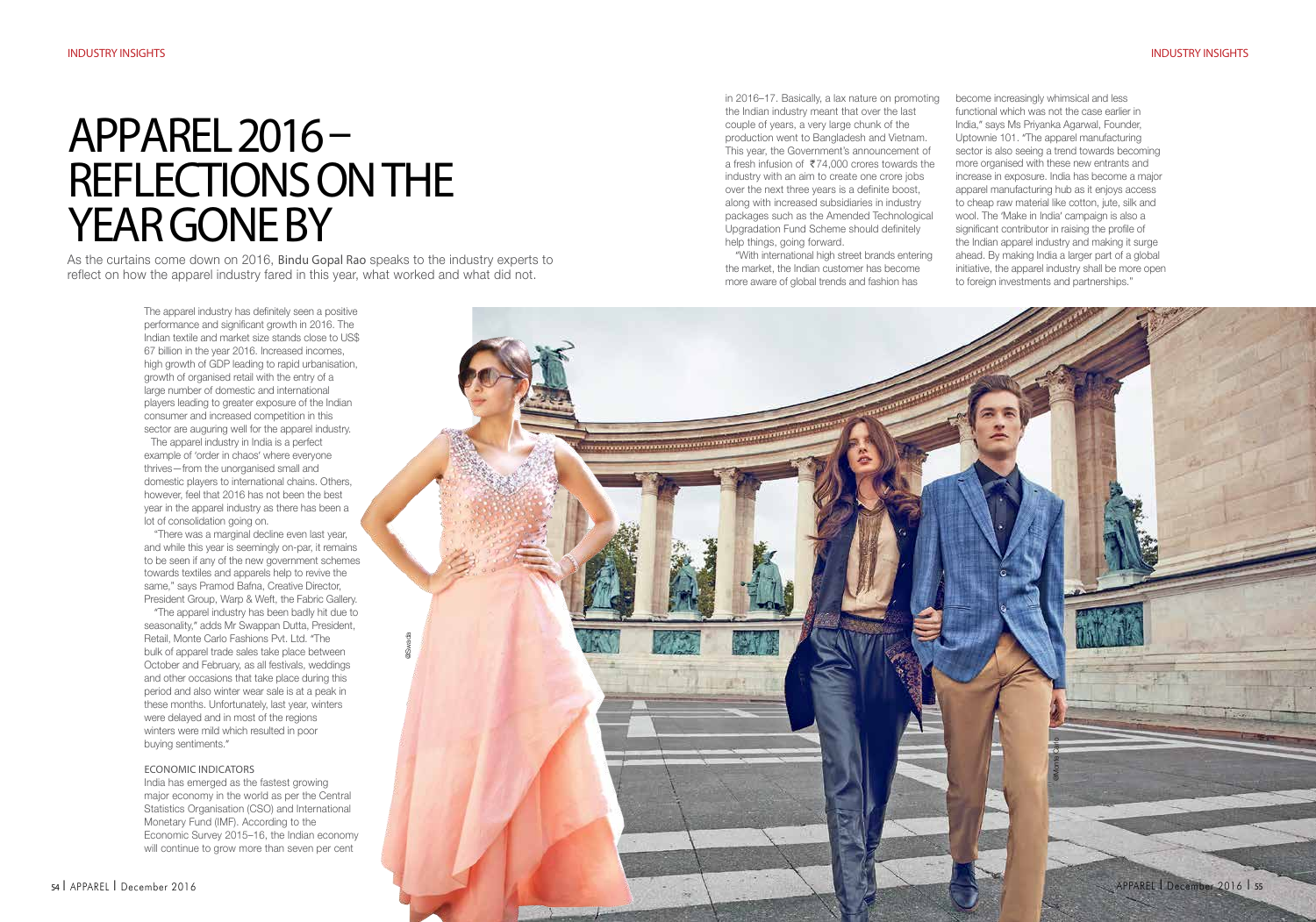# Government Impetus Jai Singh, Founder, Polofactory, opines, "There

@Uptownie 101

noticeable rise in the online retail demand. People are choosing to shop online right from small purchases to big ones alike as they find more variety and also better assistance in some cases." This year, the apparel industry looks

has been an increase in the focus from the government towards the apparel industry, this year and an increase in FDIs with policies promoting exports have led to growth as well." He continues, "Apart from this, the growth is fuelled by the easy accessibility of fast Internet and also portable devices including smart phones, tablets and so many more, making shopping even more convenient and personal than before. This has impacted the behaviour of consumers in a massive way as there has been a

quite happy with the news of GST. With the government allowing 100 per cent FDI in the Indian textile sector, there have been several improvements and changes. Many textile parks are being set up across the country and several export promotion measures are being implemented.

#### E-commerce Rules

This segment is expected to reach  $\overline{572,639}$ crore by the end of 2016. The apparel market is becoming competitive. However, India always has a consumer for every competitor. "Then, there is the secondary apparel and fashion industry in its nascent stages and just starting to blossom. This is pre-used fashion sales on sites like www.luxepolis.com and fashion rentals like The Clothing Rental," says Shilpa Bhatia, Founder, The Clothing Rental.

@Monte Carlo

The Indian consumer is just adapting to the convenience of online shopping; many major players offer free shipping, heavy discounts and Cash On Delivery (COD) to entice the consumer, show traction on their business and impress the investors to increase valuation of the company on paper. E-commerce will continue to grow, in India, as the consumer starts adapting to it. Being online will become extremely important for businesses to stay relevant. However, there are many business where the consumer might prefer to shop offline and experience the product. "The industry is estimated to grow further reaching US\$ 141